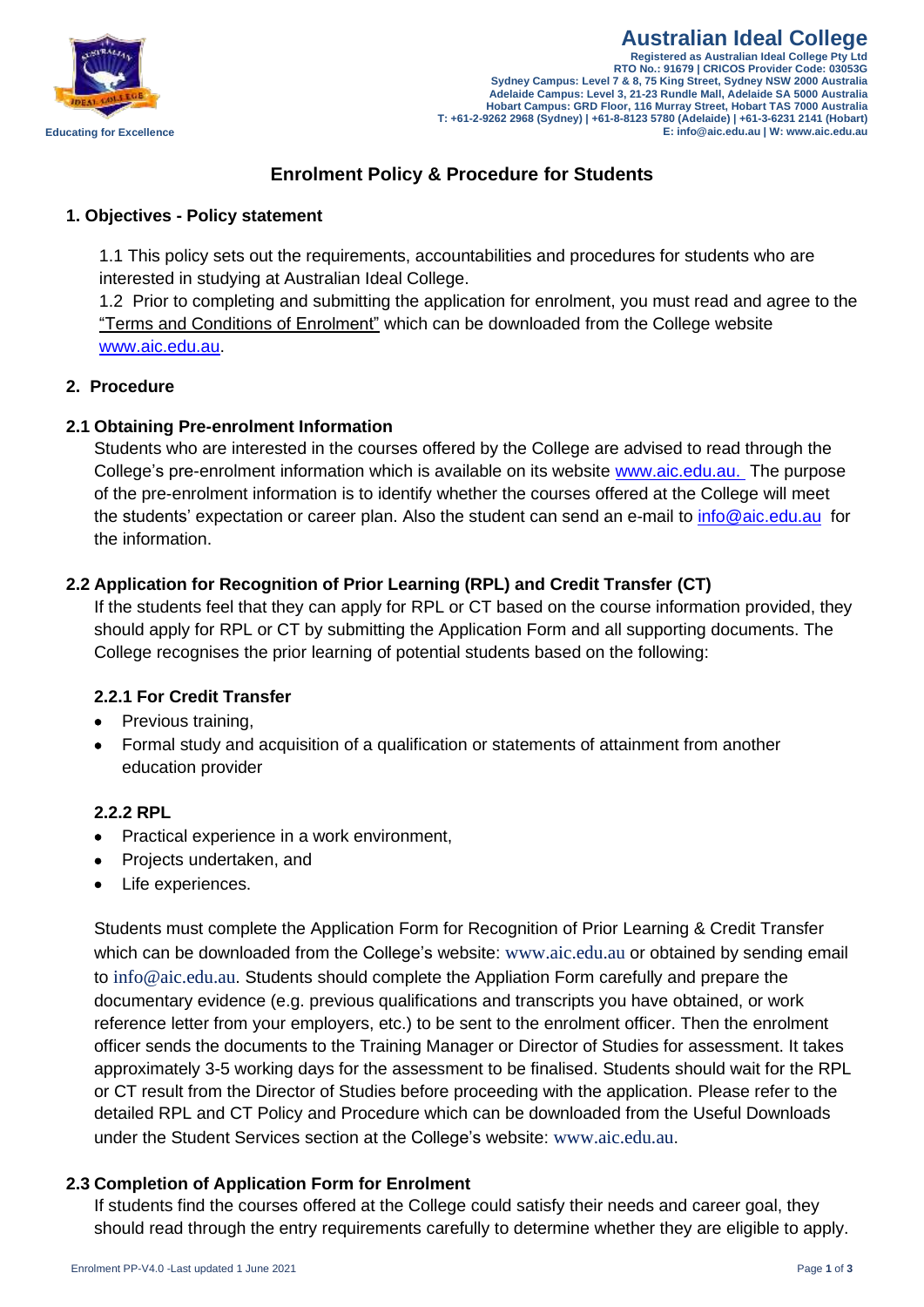

#### **Australian Ideal College Registered as Australian Ideal College Pty Ltd RTO No.: 91679 | CRICOS Provider Code: 03053G Sydney Campus: Level 7 & 8, 75 King Street, Sydney NSW 2000 Australia Adelaide Campus: Level 3, 21-23 Rundle Mall, Adelaide SA 5000 Australia Hobart Campus: GRD Floor, 116 Murray Street, Hobart TAS 7000 Australia T: +61-2-9262 2968 (Sydney) | +61-8-8123 5780 (Adelaide) | +61-3-6231 2141 (Hobart) E: info@aic.edu.au | W: www.aic.edu.au**

 **Educating for Excellence**

Should they feel that they are eligible, they should complete the Application Form for Enrolment which can be downloaded from the College's website: [www.aic.edu.au](http://www.aic.edu.au/) or by sending e-mail to [info@aic.edu.au](mailto:info@aic.edu.au) to request for it. Then students need to send the completed Application Form together with all supporting documents to the enrolment officer to be assessed. The required documents\* might include:

- Completed AIC Application Form for Enrolment
- Previous qualifications and academic transcripts
- Working experience certificates (including the name, address and contact details of the organisation or person which provides such certificates etc.)
- Copy of IELTS Test Report or equivalent English proficiency certificate from any English Centres in Australia, or other forms for English proficiency test report such as PTE
- a Letter of Release\*\* from the previous education provider if you are currently enrolled in another course at another provider within the first six month of your principal course.

# **\*All documents not in English must be accompanied with certified English translation by NAATI certified translators.**

# **2.4 Issuing Letter of Offer**

A Letter of Offer will be issued to the potential applicant upon the receipt of the Application Form for Enrolment and all supporting documents.

# **2.5 Accepting Letter of Offer**

Students will need to carefully read the terms and conditions as outlined on the Letter of Offer. If they fully understand and agree with the terms and conditions of the enrolments, refund policy, their rights and responsibilities, they then need to sign the Acceptance Form and International Student Agreement as attached to the Letter of Offer and make the required payment of tuition fee to the College to be enrolled.

# **2.6 Issuing of eCOE**

Upon receipt of the applicant's signed Letter of Offer, signed Student Agreement, tuition fees, and having met all conditions if mentioned on the Letter of Offer, the enrolment officer will send a copy of an electronic Confirmation of Enrolment (eCoE) by email directly to the applicants and/or your nominated agent or representative to finalise the student visa application.

# **2.7 Orientation Day**

Orientation Day will be arranged for the students before the commencement of each intake, where the registration of course should be completed. Orientation day would include the following activities:

- Introduction & welcome: Students are introduced to academic and administrative staff
- Student registration
- Medibank OSHC
- Course information, timetable, learning & assessment strategies
- Student Visa conditions
- Keeping address and contact details up-to-date
- Course attendance and academic course progress requirements
- Work rights
- Student complaints and appeals
- Student rights and obligations
- RTO facilities and resources